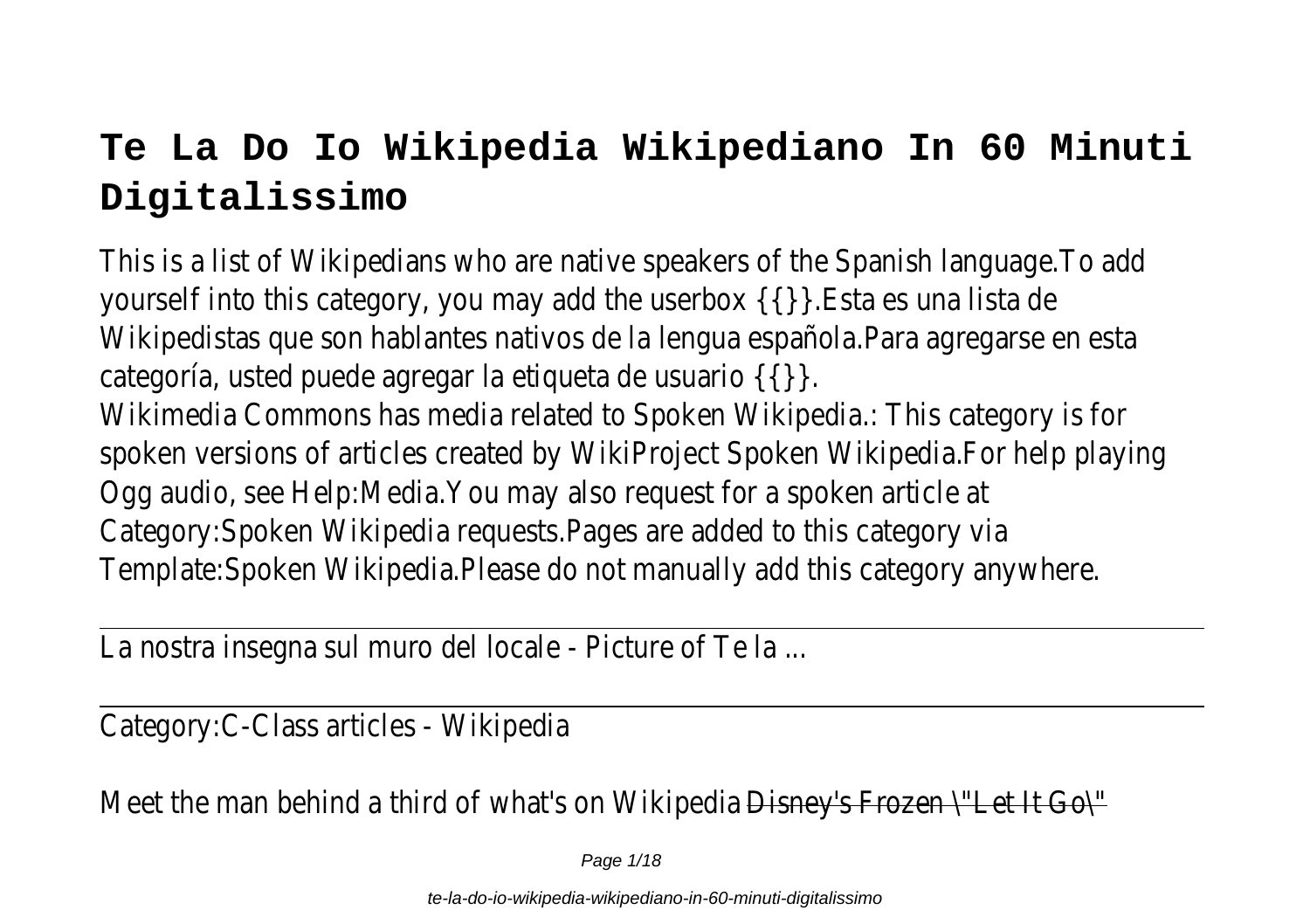Sequence Performed by Idina Menze Queen - We Will Rock You (Official Video) Katy Perry - Roar (Official) Dwayne Johnson - You're Welcome (From \"Moana\"Migos -Walk It Talk It ft. Drake (Official Video) Rick Astley - Never Gonna Give You Up (Vid Final Battle Scene | Jurassic World Guns N' Roses - Sweet Child O' Mine (Official M Video) Shania Twain - From This Moment On (Official Music Video) Migos - Walk It Talk It ft. Drake (Audi

The danger of a single story | Chimamanda Ngozi Adichidow An Igloo Keeps You Warm What Latin Sounded Like - and how we know e Weeknd - Blinding Lights (Official Audio) You Can't See This (MIND TRICKS) The Shape of Infinit Will Smith ft. Dru Hill, Kool Mo Dee - Wild Wild West (Official Video) The Mummy (1999) | Slavir the Immortal Imhotep Despicable Me  $2$  | Trailer (HD) | Illumina

Te La Do Io Wikiped

We would like to show you a description here but the site won't all

el.m.wikipedia.or Wikipedia (/ ? w ? k ? ? p i? d i ? / wik-ih-PEE-dee-? or / ? w ? k i-/ wik-of multilingual open-collaborative online encyclopedia created and maintaine community of volunteer editors using a wiki-based editing system.It is one of the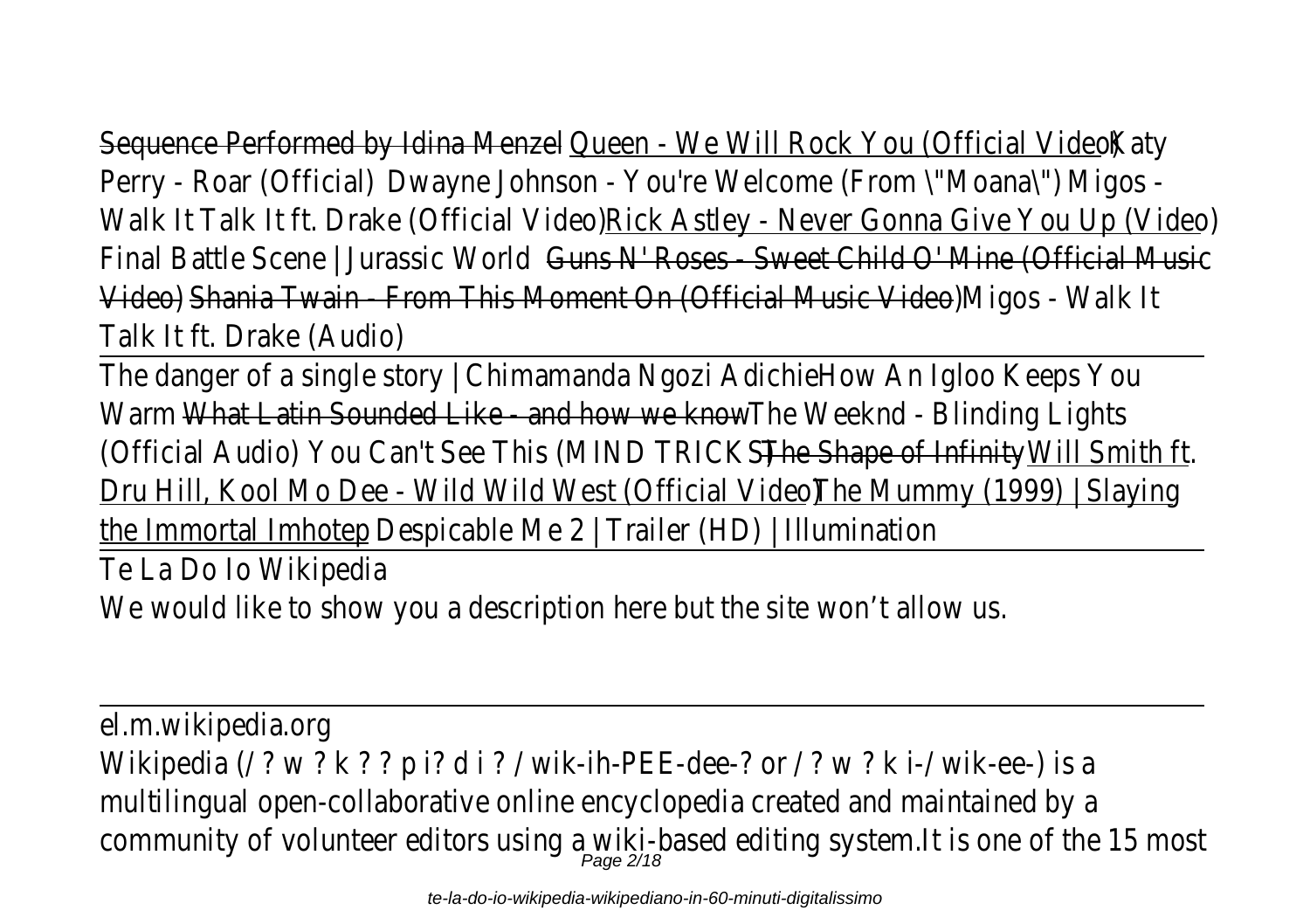popular websites as ranked by Alexa, as of August 2020. Featuring no ads, it is ho the Wikimedia Foundation, an American no

Wikipedia - Wikipedi Wikimedia Commons has media related to Players of Stoke City FC.: This is a ca for Stoke City F.C., players past and pres

Category: Stoke City F.C. players - Wikipedia Wikipedia requested photographs by subject? (10 C, 1 P) Pages in category "W requested photographs" The following 200 pages are in this category, approximately 7,519 tot

Category: Wikipedia requested photographs - Wikip en-5: This user is able to contribute with a professional level of English.: The article for this category is English language.. Category:User en-1; Category:Use Category:User en-

Page 3/18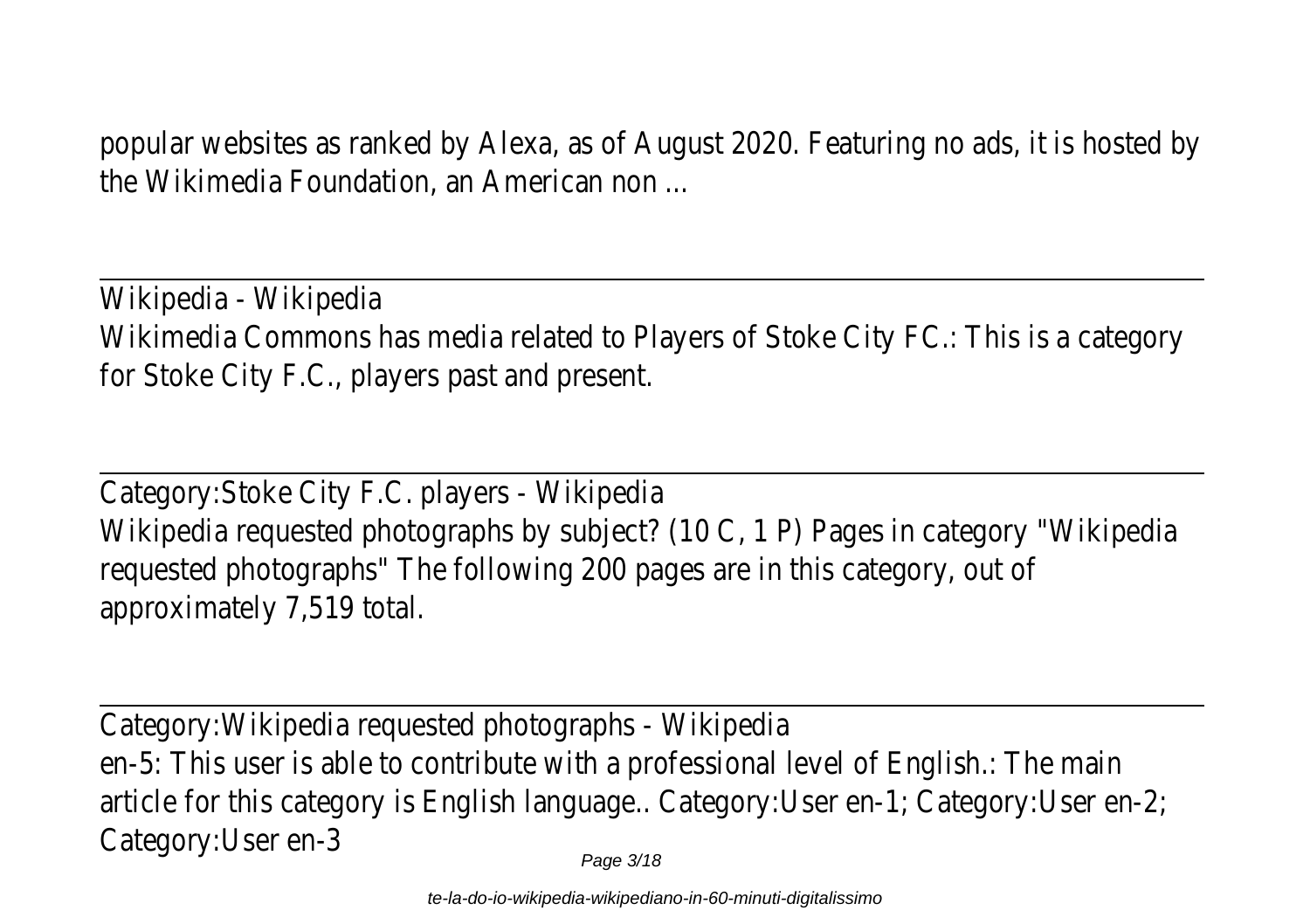Category: User en-5 - Wikiped This category is overpopulated.It is suggested that the contents of the cate subcategorized.: Wikimedia Commons has media related to 1942

Category: 1942 births - Wikipe This category aims to show all articles using embedded or thumb Wikipedia/Wikimedia-video clips.Do not add articles where external videos are like YouTube or similar. For the use of videos in Wikipedia articles, see WP: WP:Creation and usage of media files#Video and Commons:

Category: Articles containing video clips - Wikip This is a maintenance category, used for maintenance of the Wikipedia project. part of the encyclopedia and contains non-article pages, or groups articles by rather than subject. Do not include this category in content cate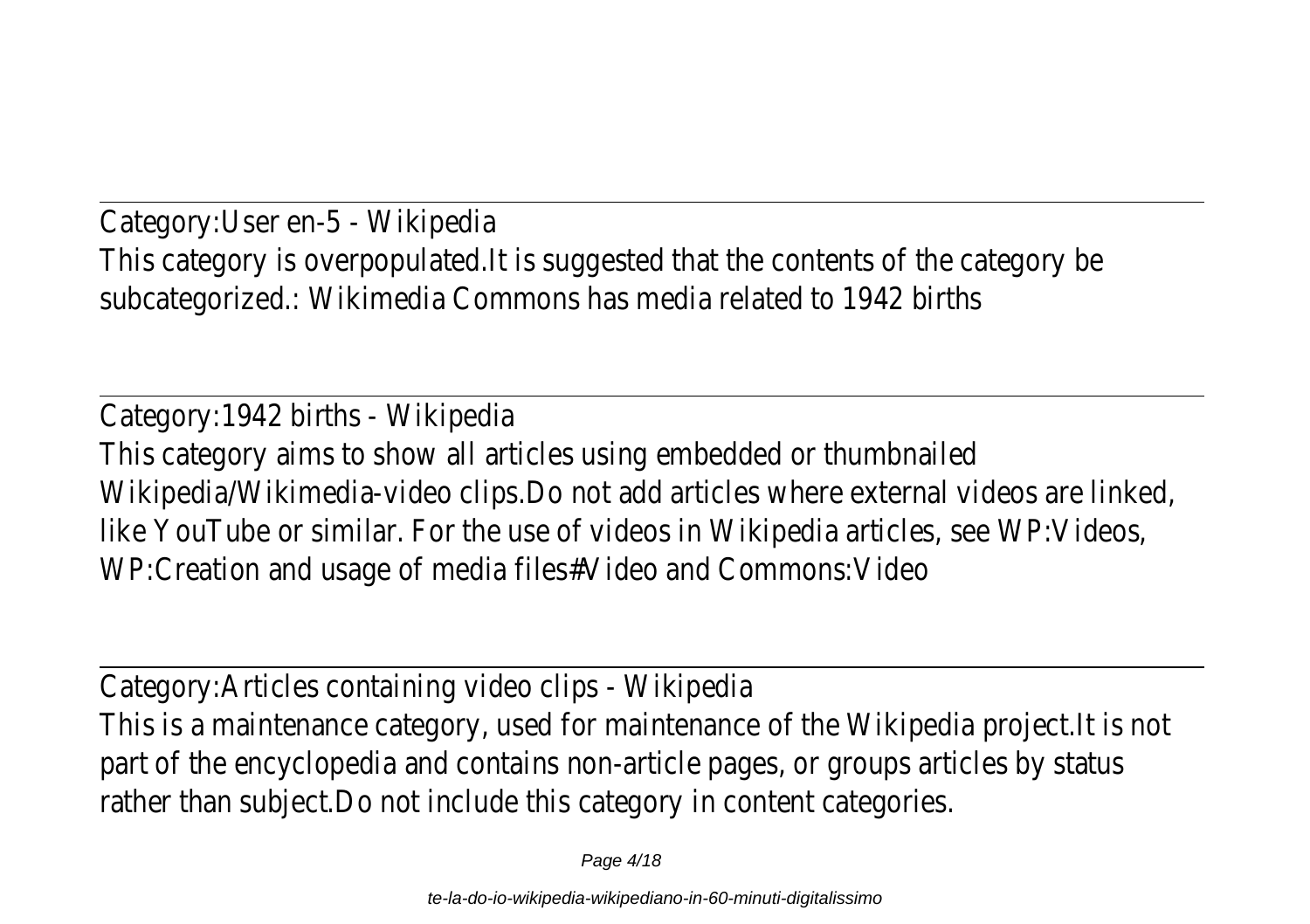Category: C-Class articles - Wikipe This is a list of Wikipedians who are native speakers of the Spanish language. yourself into this category, you may add the userbox  $\{\{\}\}$ . Esta es una l Wikipedistas que son hablantes nativos de la lengua española. Para agregarse en categoría, usted puede agregar la etiqueta de usuario

Category: User es-N - Wikiped Wikipedia is a free online encyclopedia, created and edited by volunteers around the wish of the theorists. world and hosted by the Wikimedia Foundation. Wikipedia The Free Encyclopedia English 6 183 000+ articles. Español 1 637 000+ artíc

**Wikipedia** 

Wikimedia Commons has media related to Spoken Wikipedia.: This category spoken versions of articles created by WikiProject Spoken Wikipedia.For help Ogg audio, see Help: Media. You may also request for a spoken article at Category:Spoken Wikipedia requests. $P_{\textit{age 5/18}}$  are added to this categi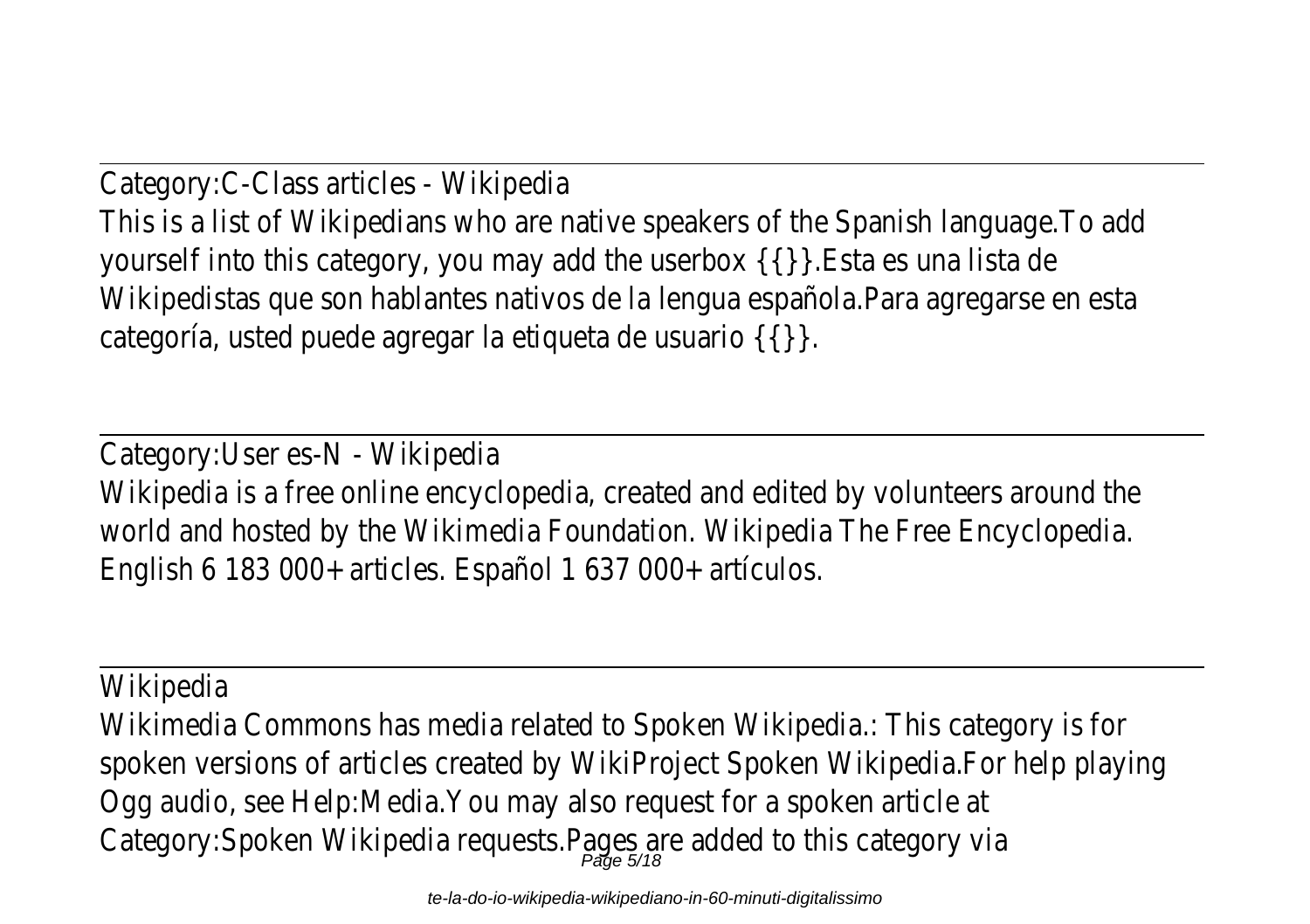Template: Spoken Wikipedia. Please do not manually add this category any

Category: Spoken articles - Wikipe Te la Do Io l'Italia, Funchal Picture: La nostra insegna sul muro del locale - Che Tripadvisor members' 55,005 candid photos and videos of Te la Do Io

La nostra insegna sul muro del locale - Picture of Te Te La Do lo Tokyo L'account ufficiale di Te La Do lo Tokyo - La trasmissione i condotta da Mario Corsi - FM 101.500 Roma www.mario

Te La Do lo Tokyo (@teladoiotokyo) • Instagram photos and ...

This is a maintenance category, used for maintenance of the Wikipedia project. part of the encyclopedia and contains non-article pages, or groups articles by rather than subject. Do not include this category in content categories. Subcategories This category has the following 8 subcategories, out of 8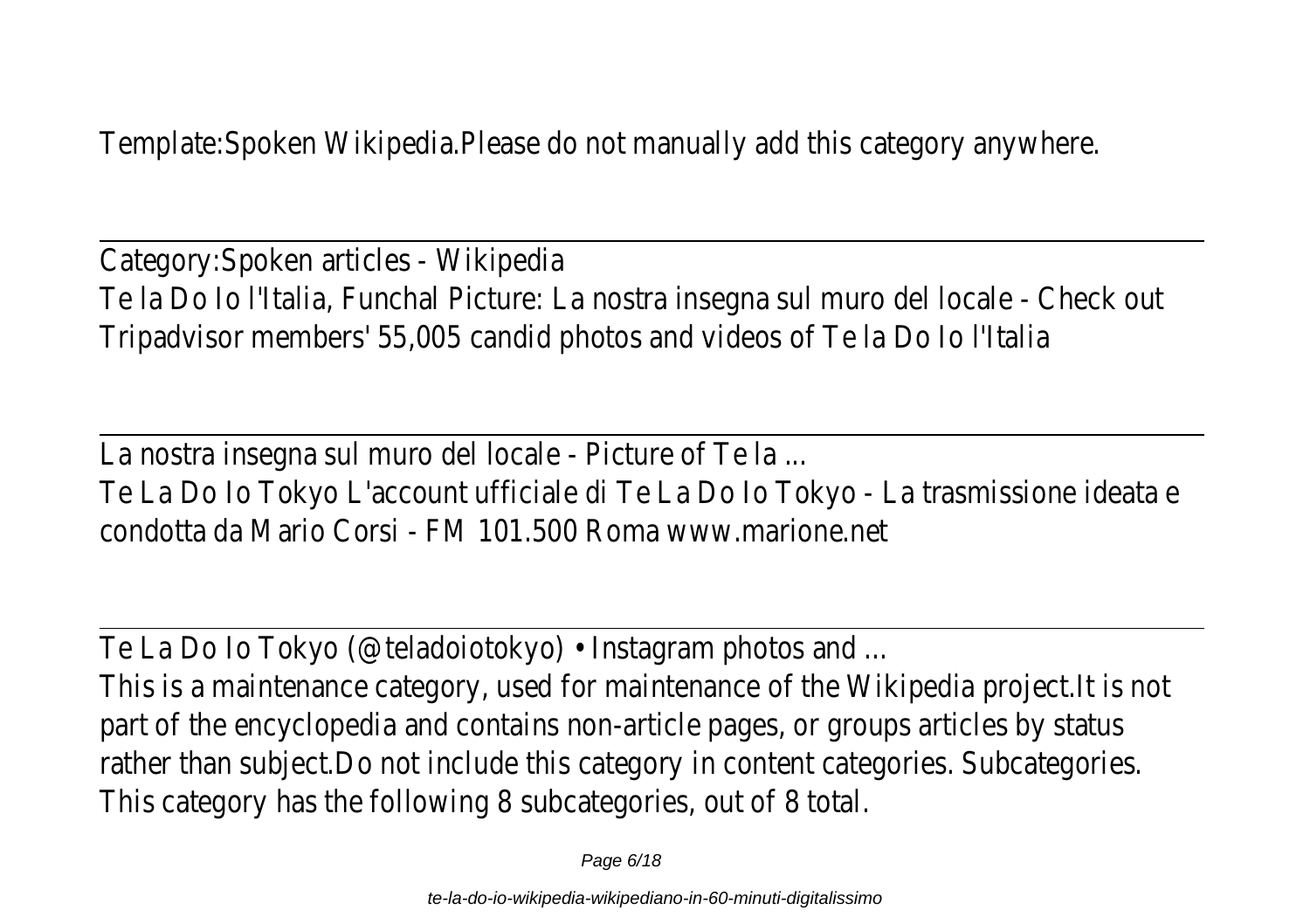Category:Low-importance Computing articles - Wikip This is a maintenance category, used for maintenance of the Wikipedia project. part of the encyclopedia and contains non-article pages, or groups articles by rather than subject. Do not include this category in content cate

Category: Wikipedia extended-confirmed-protected pace

E or e is the fifth letter and the second vowel letter in the modern English alpha the ISO basic Latin alphabet.Its name in English is e (pronounced  $/$  ? i?  $/$ ), plura is the most commonly used letter in many languages, including Czech, Danish, English, French, German, Hungarian, Latin, Latvian, Norwegian, Spanish, and Sy

*Te La Do Io Tokyo (@teladoiotokyo) • Instagram photos and ...*

*Meet the man behind a third of what's on Wikipedia Disney's Frozen \"Let It Go\" Sequence Performed by Idina Menzel Queen - We Will* Page 7/18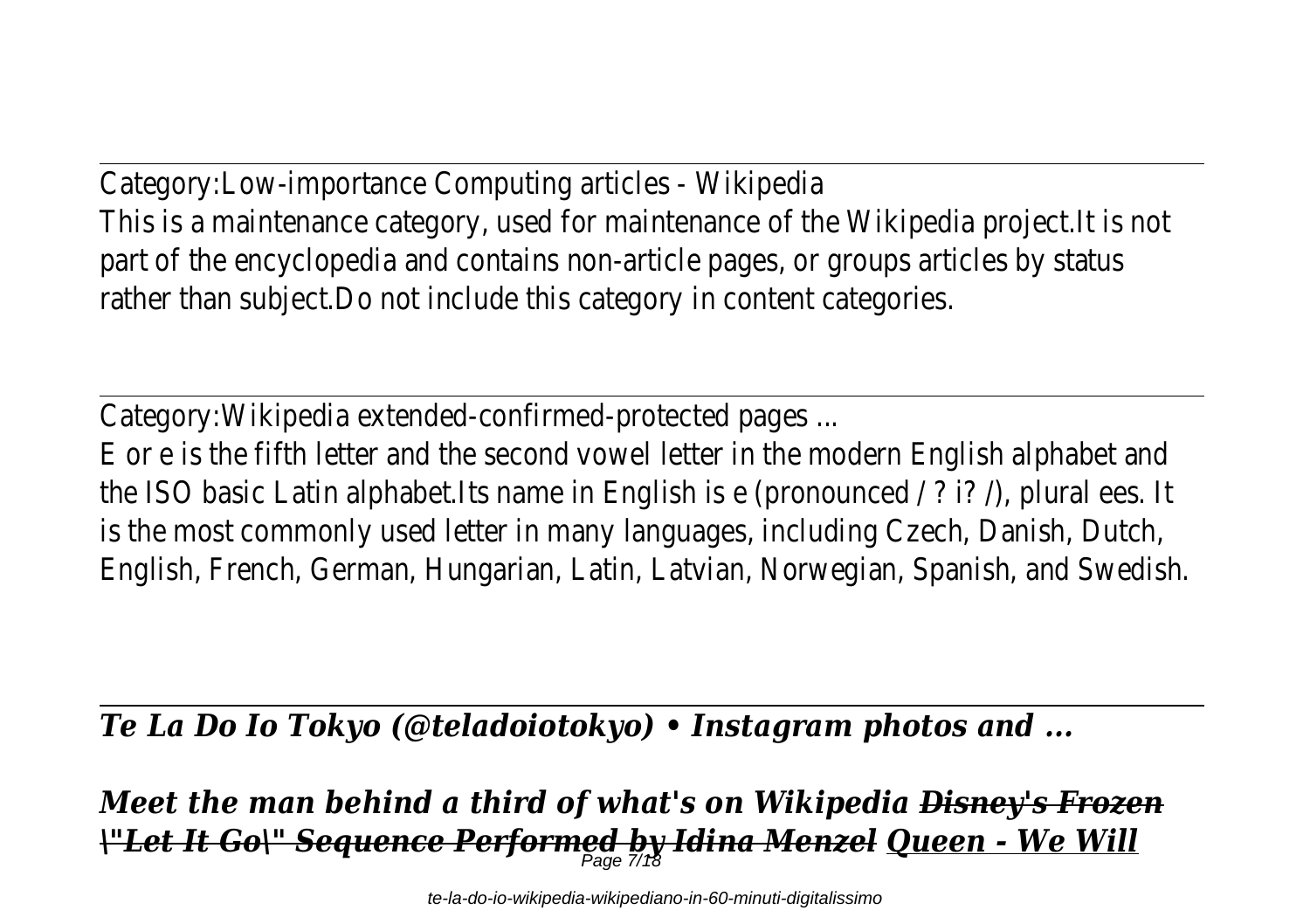*Rock You (Official Video) Katy Perry - Roar (Official) Dwayne Johnson - You're Welcome (From \"Moana\") Migos - Walk It Talk It ft. Drake (Official Video) Rick Astley - Never Gonna Give You Up (Video) Final Battle Scene | Jurassic World Guns N' Roses - Sweet Child O' Mine (Official Music Video) Shania Twain - From This Moment On (Official Music Video) Migos - Walk It Talk It ft. Drake (Audio)* 

*The danger of a single story | Chimamanda Ngozi AdichieHow An Igloo Keeps You Warm What Latin Sounded Like - and how we know The Weeknd - Blinding Lights (Official Audio) You Can't See This (MIND TRICKS) The Shape of Infinity Will Smith ft. Dru Hill, Kool Mo Dee - Wild Wild West (Official Video) The Mummy (1999) | Slaying the Immortal Imhotep Despicable Me 2 | Trailer (HD) | Illumination Te La Do Io Wikipedia*

*Category:Spoken articles - Wikipedia Wikimedia Commons has media related to Players of Stoke City FC.: This is a category for Stoke City F.C., players past and present.*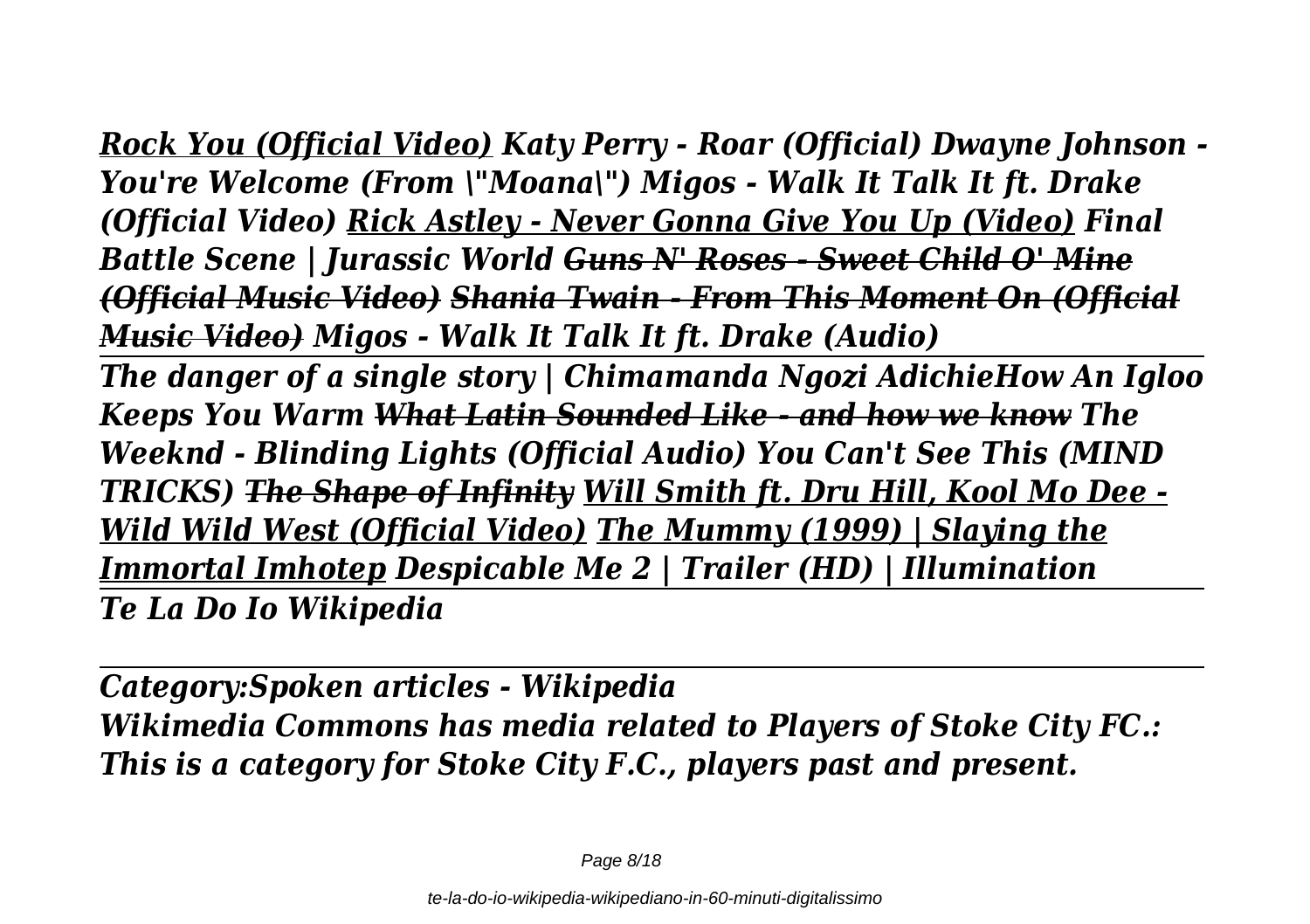# *el.m.wikipedia.org*

*Meet the man behind a third of what's on Wikipedia Disney's Frozen \"Let It Go\" Sequence Performed by Idina Menzel Queen - We Will Rock You (Official Video) Katy Perry - Roar (Official) Dwayne Johnson - You're Welcome (From \"Moana\") Migos - Walk It Talk It ft. Drake (Official Video) Rick Astley - Never Gonna Give You Up (Video) Final Battle Scene | Jurassic World Guns N' Roses - Sweet Child O' Mine (Official Music Video) Shania Twain - From This Moment On (Official Music Video) Migos - Walk It Talk It ft. Drake (Audio) The danger of a single story | Chimamanda Ngozi AdichieHow An Igloo Keeps You Warm What Latin Sounded Like - and how we know The Weeknd - Blinding Lights (Official Audio) You Can't See This (MIND TRICKS) The Shape of Infinity Will Smith ft. Dru Hill, Kool Mo Dee - Wild Wild West (Official Video) The Mummy (1999) | Slaying the Immortal Imhotep Despicable Me 2 | Trailer (HD) | Illumination* 

*Te La Do Io Wikipedia We would like to show you a description here but the site won't allow us.*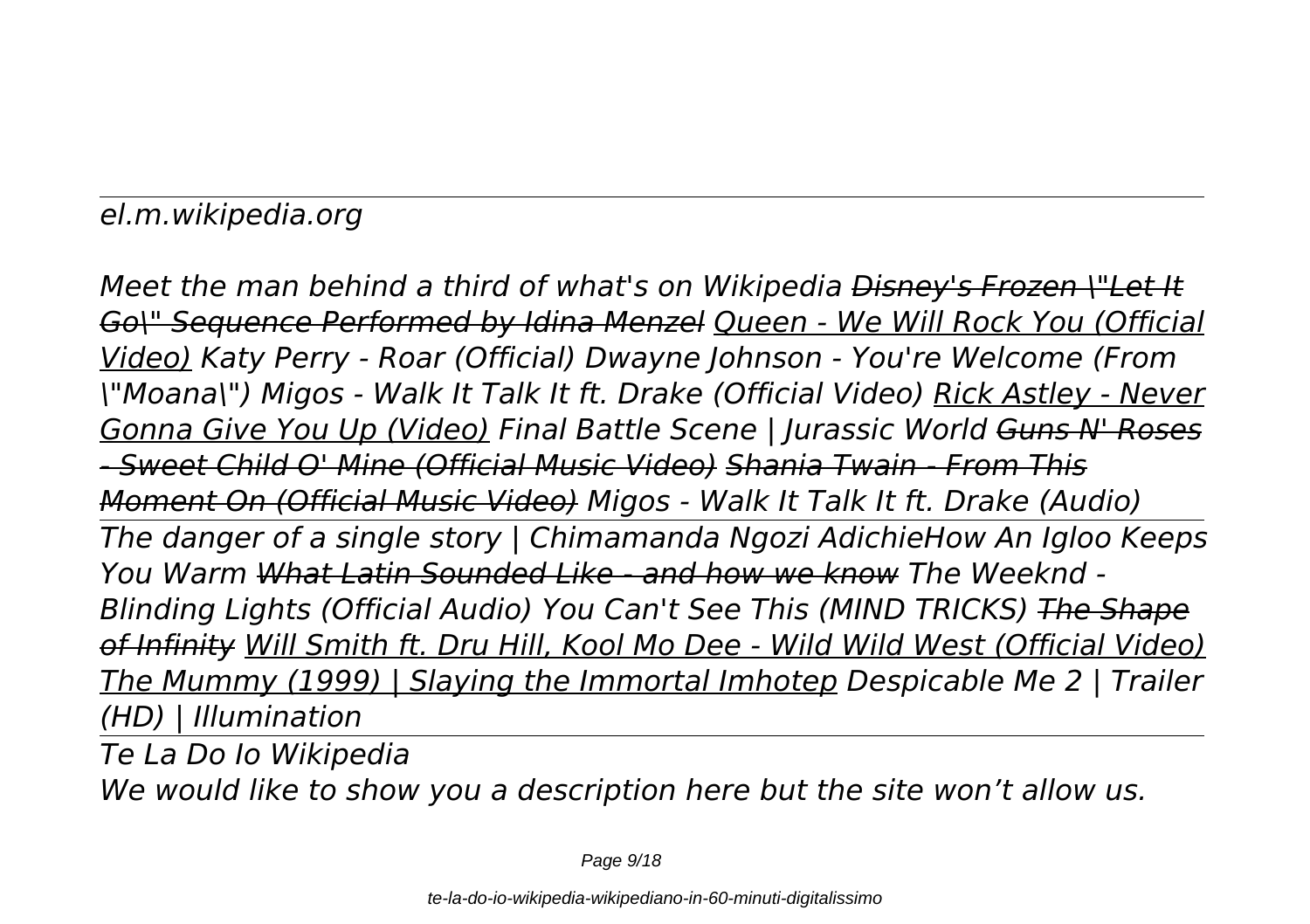*el.m.wikipedia.org Wikipedia (/ ˌ w ɪ k ɪ ˈ p iː d i ə / wik-ih-PEE-dee-ə or / ˌ w ɪ k i-/ wik-ee-) is a multilingual open-collaborative online encyclopedia created and maintained by a community of volunteer editors using a wiki-based editing system.It is one of the 15 most popular websites as ranked by Alexa, as of August 2020. Featuring no ads, it is hosted by the Wikimedia Foundation, an American non ...*

*Wikipedia - Wikipedia Wikimedia Commons has media related to Players of Stoke City FC.: This is a category for Stoke City F.C., players past and present.*

*Category:Stoke City F.C. players - Wikipedia Wikipedia requested photographs by subject (10 C, 1 P) Pages in category "Wikipedia requested photographs" The following 200 pages are in this category, out of approximately 7,519 total.*

Page 10/18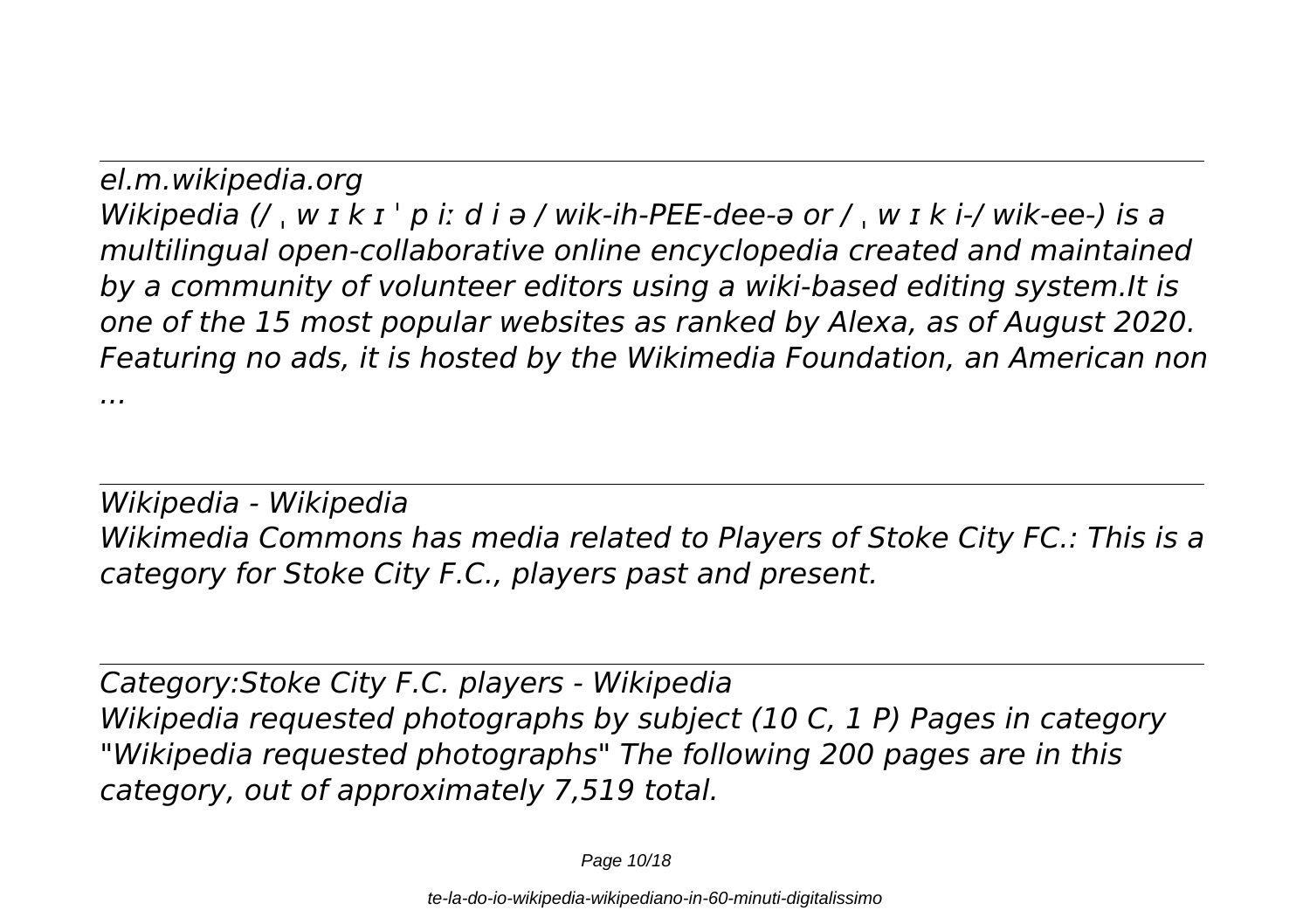*Category:Wikipedia requested photographs - Wikipedia en-5: This user is able to contribute with a professional level of English.: The main article for this category is English language.. Category:User en-1; Category:User en-2; Category:User en-3*

*Category:User en-5 - Wikipedia This category is overpopulated.It is suggested that the contents of the category be subcategorized.: Wikimedia Commons has media related to 1942 births*

*Category:1942 births - Wikipedia*

*This category aims to show all articles using embedded or thumbnailed Wikipedia/Wikimedia-video clips.Do not add articles where external videos are linked, like YouTube or similar. For the use of videos in Wikipedia articles, see WP:Videos, WP:Creation and usage of media files#Video and Commons:Video*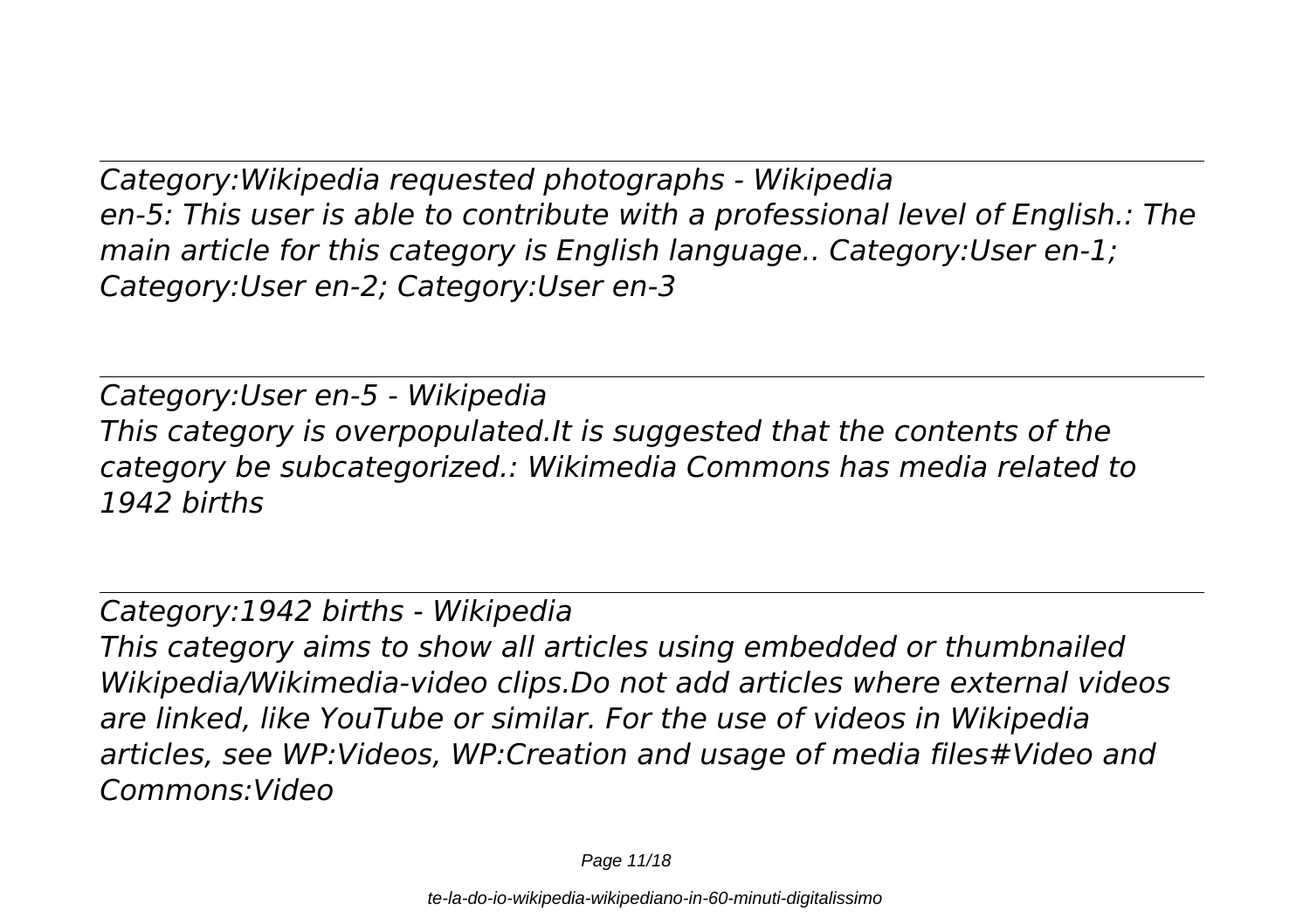*Category:Articles containing video clips - Wikipedia This is a maintenance category, used for maintenance of the Wikipedia project.It is not part of the encyclopedia and contains non-article pages, or groups articles by status rather than subject.Do not include this category in content categories.*

*Category:C-Class articles - Wikipedia This is a list of Wikipedians who are native speakers of the Spanish language.To add yourself into this category, you may add the userbox {{}}.Esta es una lista de Wikipedistas que son hablantes nativos de la lengua española.Para agregarse en esta categoría, usted puede agregar la etiqueta de usuario {{}}.*

*Category:User es-N - Wikipedia Wikipedia is a free online encyclopedia, created and edited by volunteers around the world and hosted by the Wikimedia Foundation. Wikipedia The Free Encyclopedia. English 6 183 000+ articles. Español 1 637 000+*

Page 12/18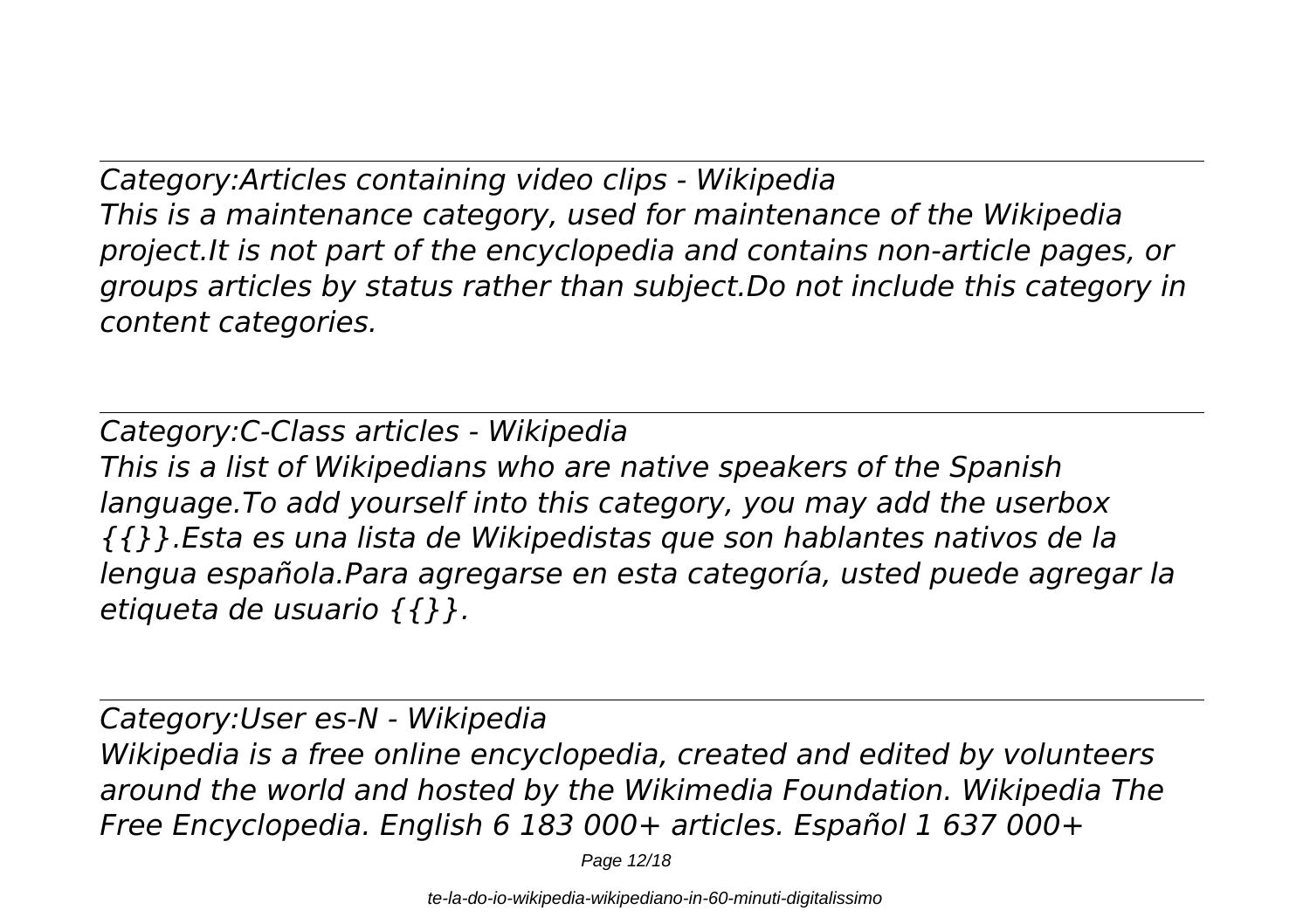#### *artículos.*

## *Wikipedia*

*Wikimedia Commons has media related to Spoken Wikipedia.: This category is for spoken versions of articles created by WikiProject Spoken Wikipedia.For help playing Ogg audio, see Help:Media.You may also request for a spoken article at Category:Spoken Wikipedia requests.Pages are added to this category via Template:Spoken Wikipedia.Please do not manually add this category anywhere.*

*Category:Spoken articles - Wikipedia Te la Do Io l'Italia, Funchal Picture: La nostra insegna sul muro del locale - Check out Tripadvisor members' 55,005 candid photos and videos of Te la Do Io l'Italia*

*La nostra insegna sul muro del locale - Picture of Te la ... Te La Do Io Tokyo L'account ufficiale di Te La Do Io Tokyo - La trasmissione*

Page 13/18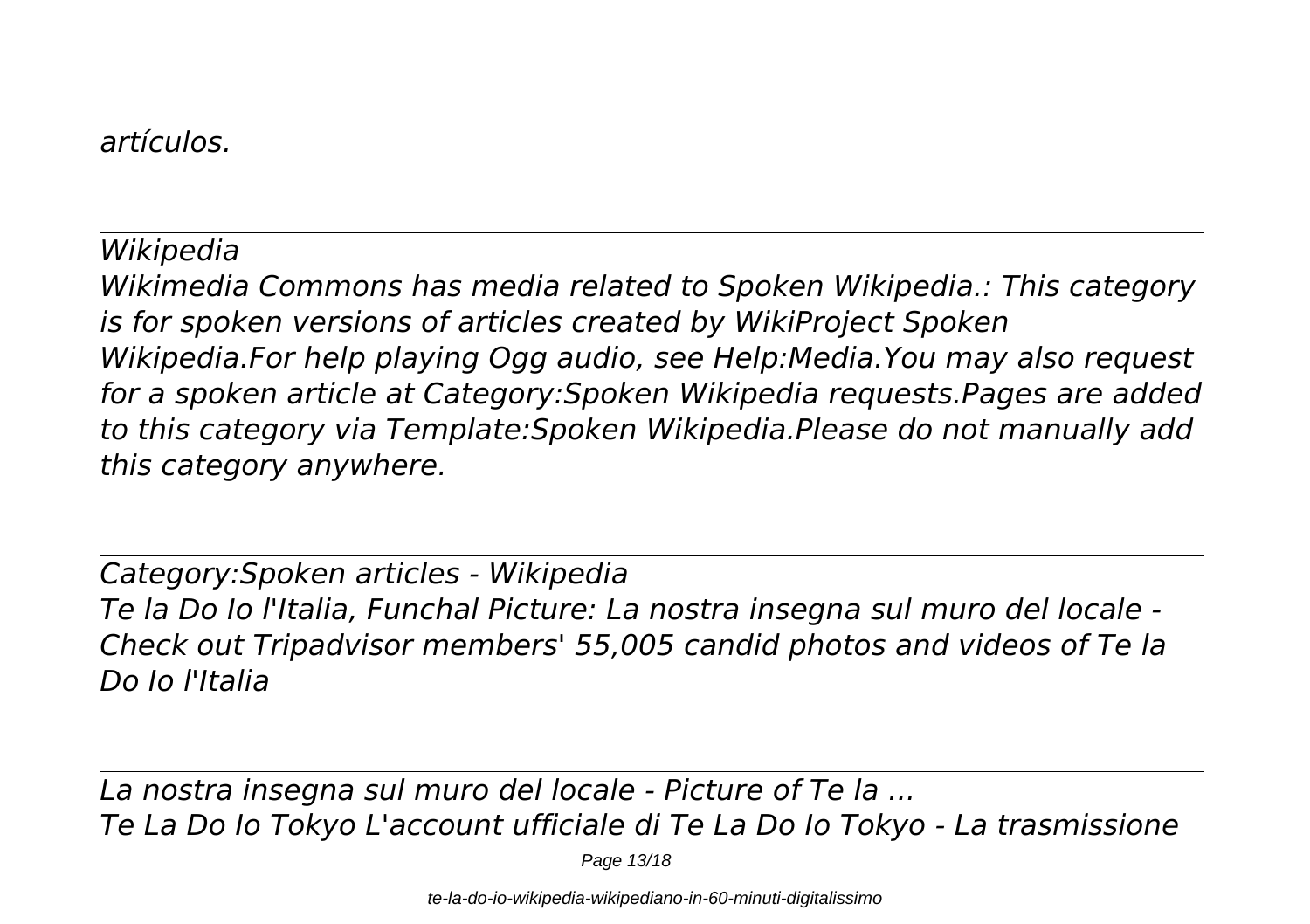*Te La Do Io Tokyo (@teladoiotokyo) • Instagram photos and ... This is a maintenance category, used for maintenance of the Wikipedia project.It is not part of the encyclopedia and contains non-article pages, or groups articles by status rather than subject.Do not include this category in content categories. Subcategories. This category has the following 8 subcategories, out of 8 total.*

*Category:Low-importance Computing articles - Wikipedia This is a maintenance category, used for maintenance of the Wikipedia project.It is not part of the encyclopedia and contains non-article pages, or groups articles by status rather than subject.Do not include this category in content categories.*

*Category:Wikipedia extended-confirmed-protected pages ... E or e is the fifth letter and the second vowel letter in the modern English*

Page 14/18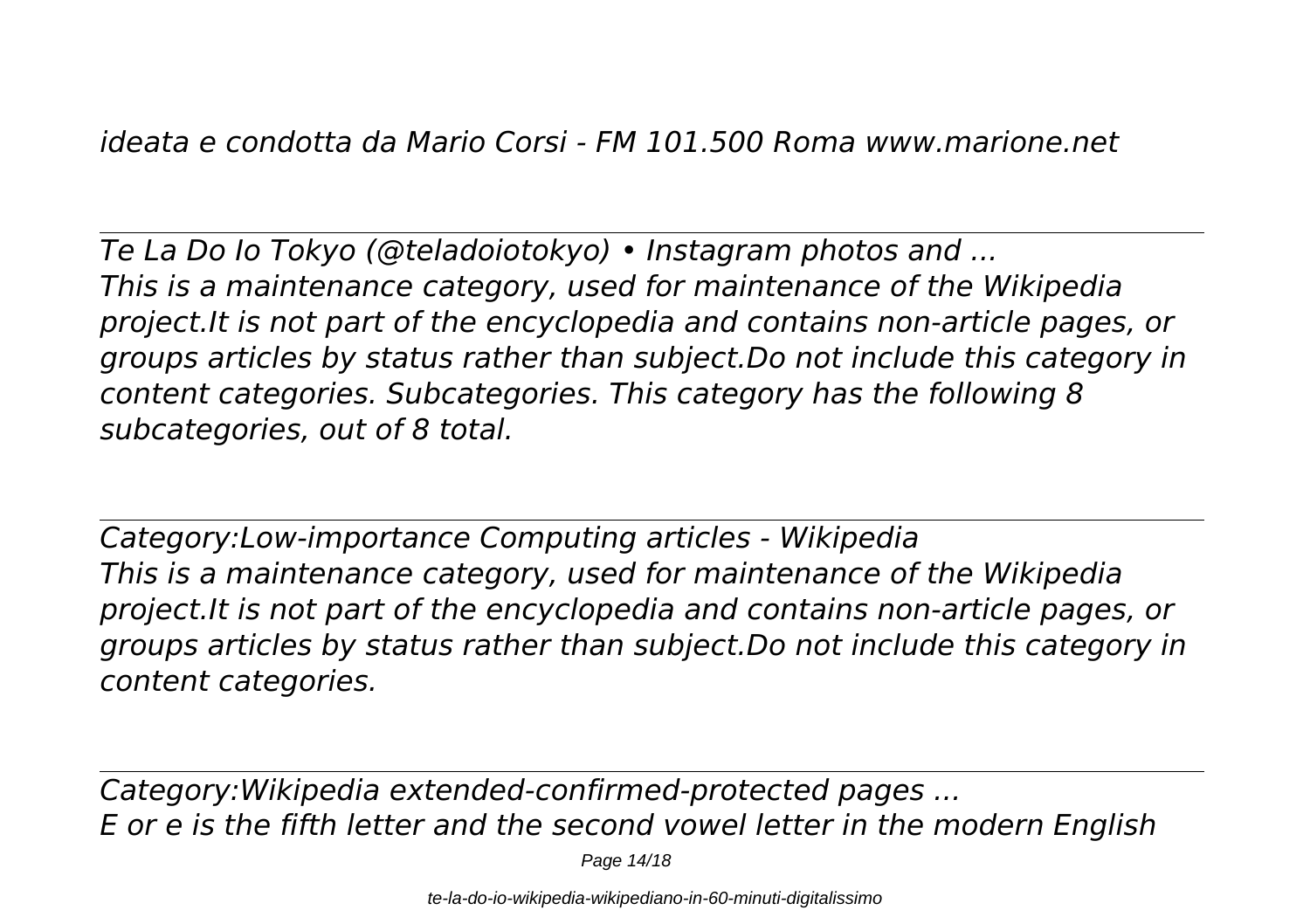*alphabet and the ISO basic Latin alphabet.Its name in English is e (pronounced / ˈ iː /), plural ees. It is the most commonly used letter in many languages, including Czech, Danish, Dutch, English, French, German, Hungarian, Latin, Latvian, Norwegian, Spanish, and Swedish.*

*This category aims to show all articles using embedded or thumbnailed Wikipedia/Wikimedia-video clips.Do not add articles where external videos are linked, like YouTube or similar. For the use of videos in Wikipedia articles, see WP:Videos, WP:Creation and usage of media files#Video and Commons:Video*

*Te la Do Io l'Italia, Funchal Picture: La nostra insegna sul muro del locale - Check out Tripadvisor members' 55,005 candid photos and videos of Te la Do Io l'Italia*

*Wikipedia - Wikipedia*

*Category:User es-N - Wikipedia*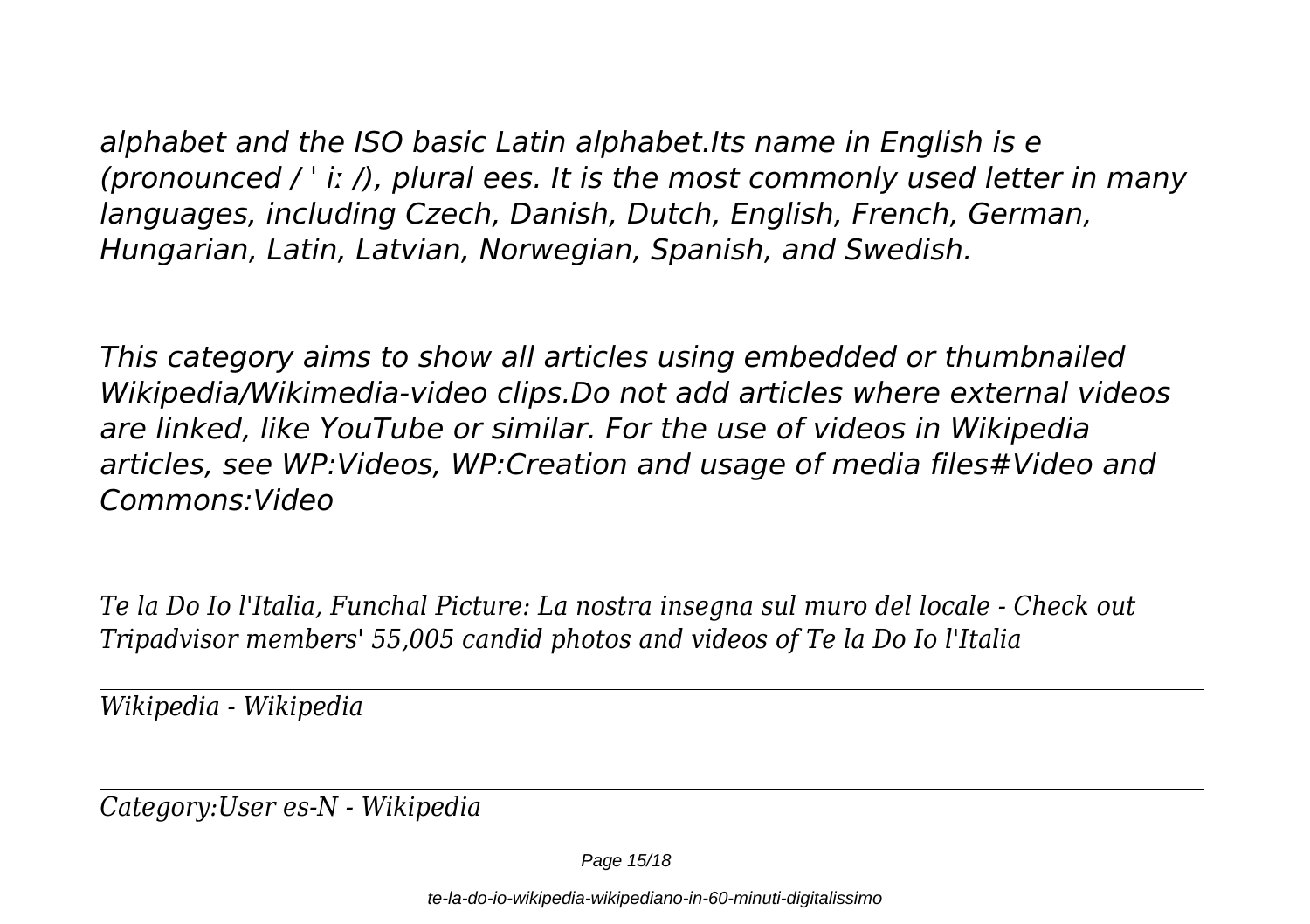Category:1942 births - Wikipedia

Category:Articles containing video clips - Wikipedia

Category:Stoke City F.C. players - Wikipedia We would like to show you a description here but the site won't allow us.

*Category:User en-5 - Wikipedia Wikipedia requested photographs by subject? (10 C, 1 P) Pages in category "Wikipedia requested photographs" The following 200 pages are in this category, out of approximately 7,519 total.*

*Category:Low-importance Computing articles - Wikipedia Wikipedia is a free online encyclopedia, created and edited by volunteers around the world and hosted by the Wikimedia Foundation. Wikipedia The Free Encyclopedia. English 6 183 000+ articles. Español 1 637 000+*

Page 16/18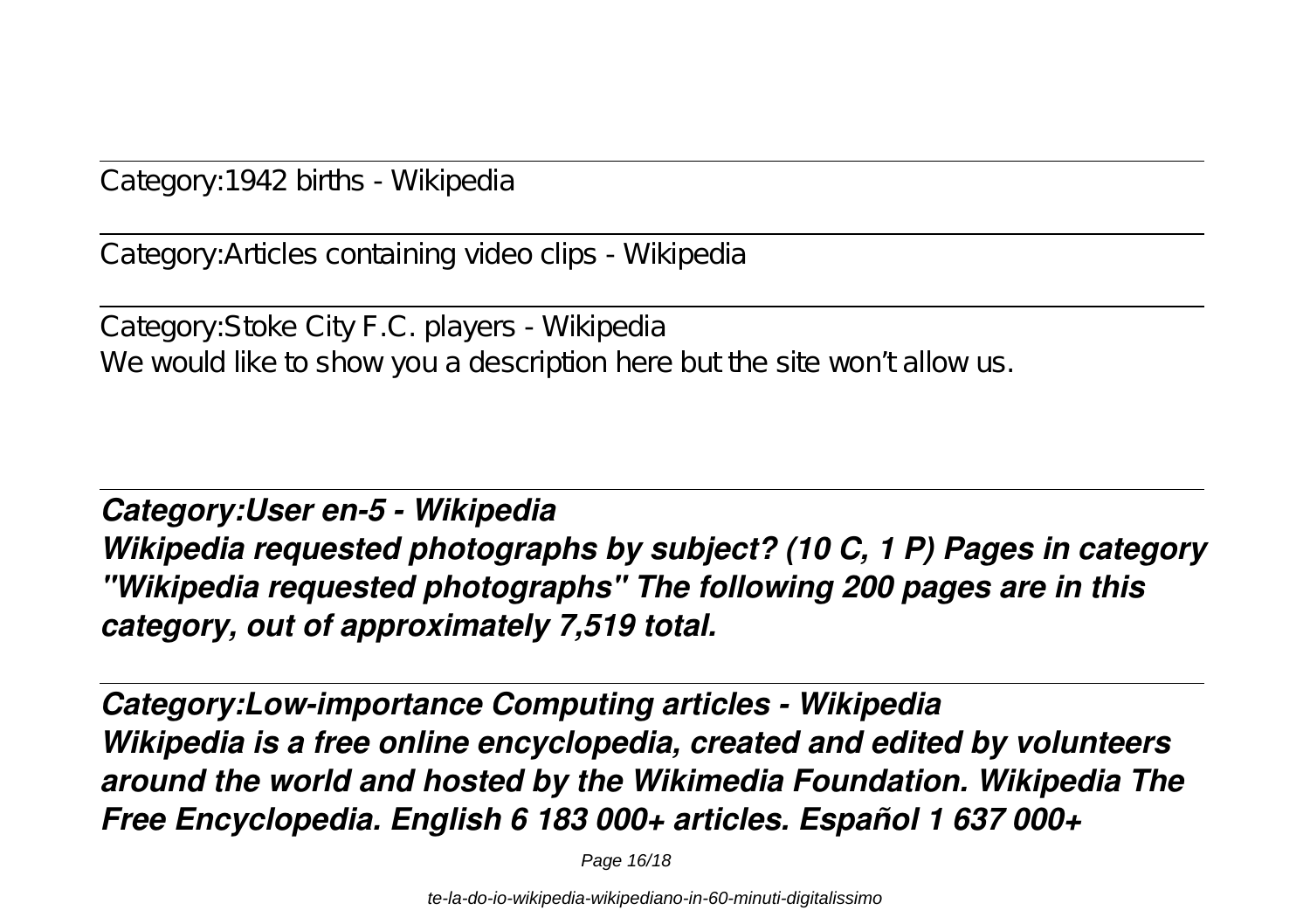## *artículos.*

en-5: This user is able to contribute with a professional level of English.: The main article for this category is English language.. Category:User en-1; Category:User en-2; Category:User en-3

Wikipedia (/ ? w ? k ? ? p i? d i ? / wik-ih-PEE-dee-? or / ? w ? k i-/ wik-ee-) is a multilingual open-collaborative online encyclopedia created and maintained by a community of volunteer editors using a wiki-based editing system.It is one of the 15 most popular websites as ranked by Alexa, as of August 2020. Featuring no ads, it is hosted by the Wikimedia Foundation, an American non ...

**Wikipedia** 

This is a maintenance category, used for maintenance of the Wikipedia project.It is not part of the encyclopedia and contains non-article pages, or groups articles by status rather than subject.Do not include this category in content categories.

This category is overpopulated.It is suggested that the contents of the category be subcategorized.: Wikimedia Commons has media related to 1942 births This is a maintenance category, used for maintenance of the Wikipedia project. It is not part of

Page 17/18